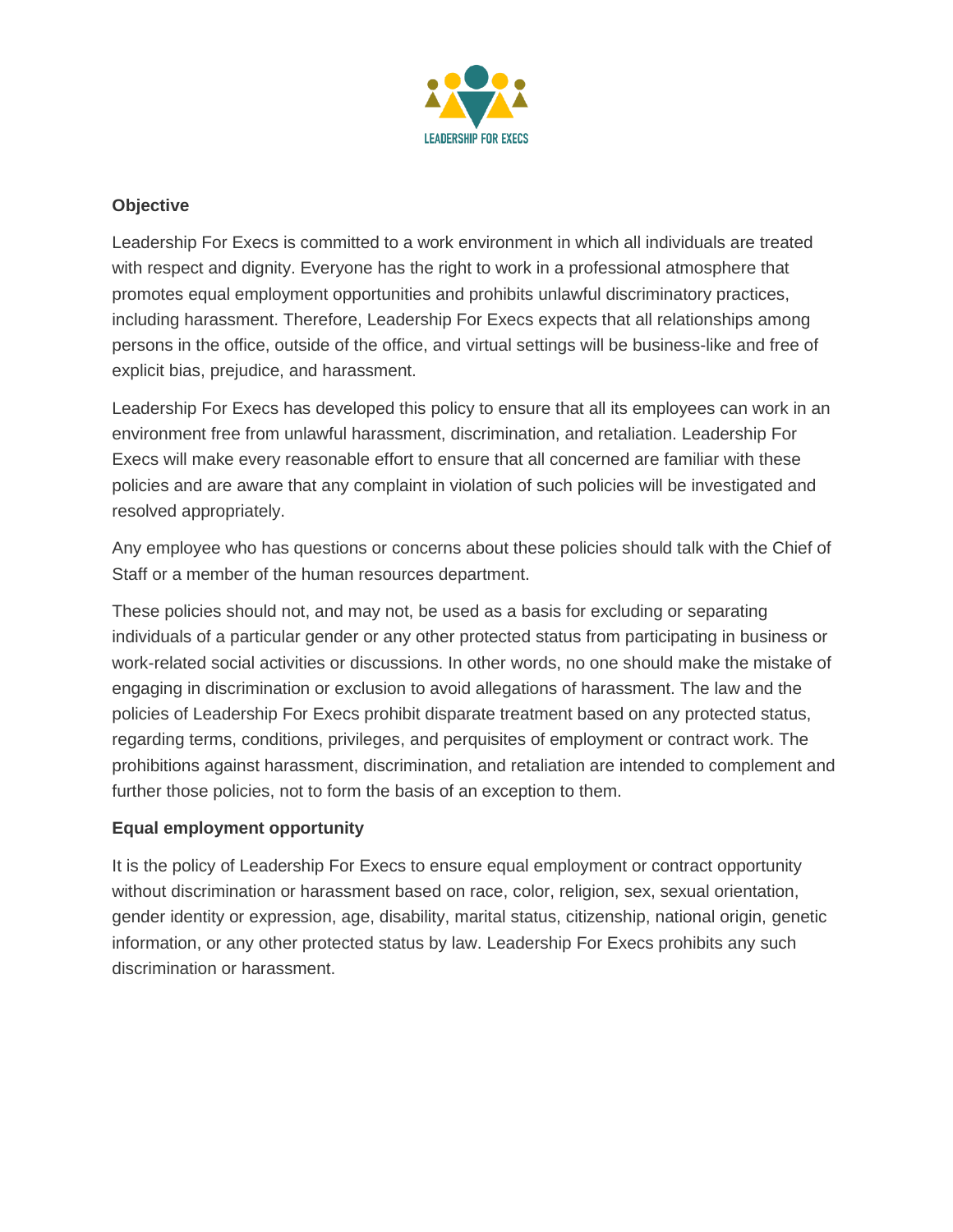

### **Retaliation**

Leadership For Execs encourages reporting of all perceived incidents of discrimination or harassment. It is the policy of Leadership For Execs to investigate such reports promptly and thoroughly. Leadership For Execs prohibits retaliation against any individual who reports discrimination or harassment or participates in an investigation of such reports.

#### **Sexual harassment**

- 1. Sexual harassment constitutes discrimination and is illegal under federal, state, and local laws. For this policy, "sexual harassment" is defined, as in the Equal Employment Opportunity Commission Guidelines, as unwelcome sexual advances, requests for sexual favors, and other verbal or physical conduct of a sexual nature when, for example: Submission to such conduct is made either explicitly or implicitly a term or condition of an individual's employment.
- 2. Submission to or rejection of such conduct by an individual is used as the basis for employment decisions affecting such individuals.
- 3. Such conduct has the purpose or effect of unreasonably interfering with an individual's work performance or creating an intimidating, hostile or offensive working environment.

Title VII of the Civil Rights Act of 1964 recognizes two types of sexual harassment: a) quid pro quo and b) hostile work environment. Sexual harassment may include a range of subtle and notso-subtle behaviors and may involve individuals of the same or different gender. Depending on the circumstances, these behaviors may include unwanted sexual advances or requests for sexual favors; sexual jokes and innuendo; verbal abuse of a sexual nature; commentary about an individual's body, sexual prowess or sexual deficiencies; leering, whistling or touching; insulting or obscene comments or gestures; display in the workplace of sexually suggestive objects or pictures; and other physical, verbal or visual conduct of a sexual nature.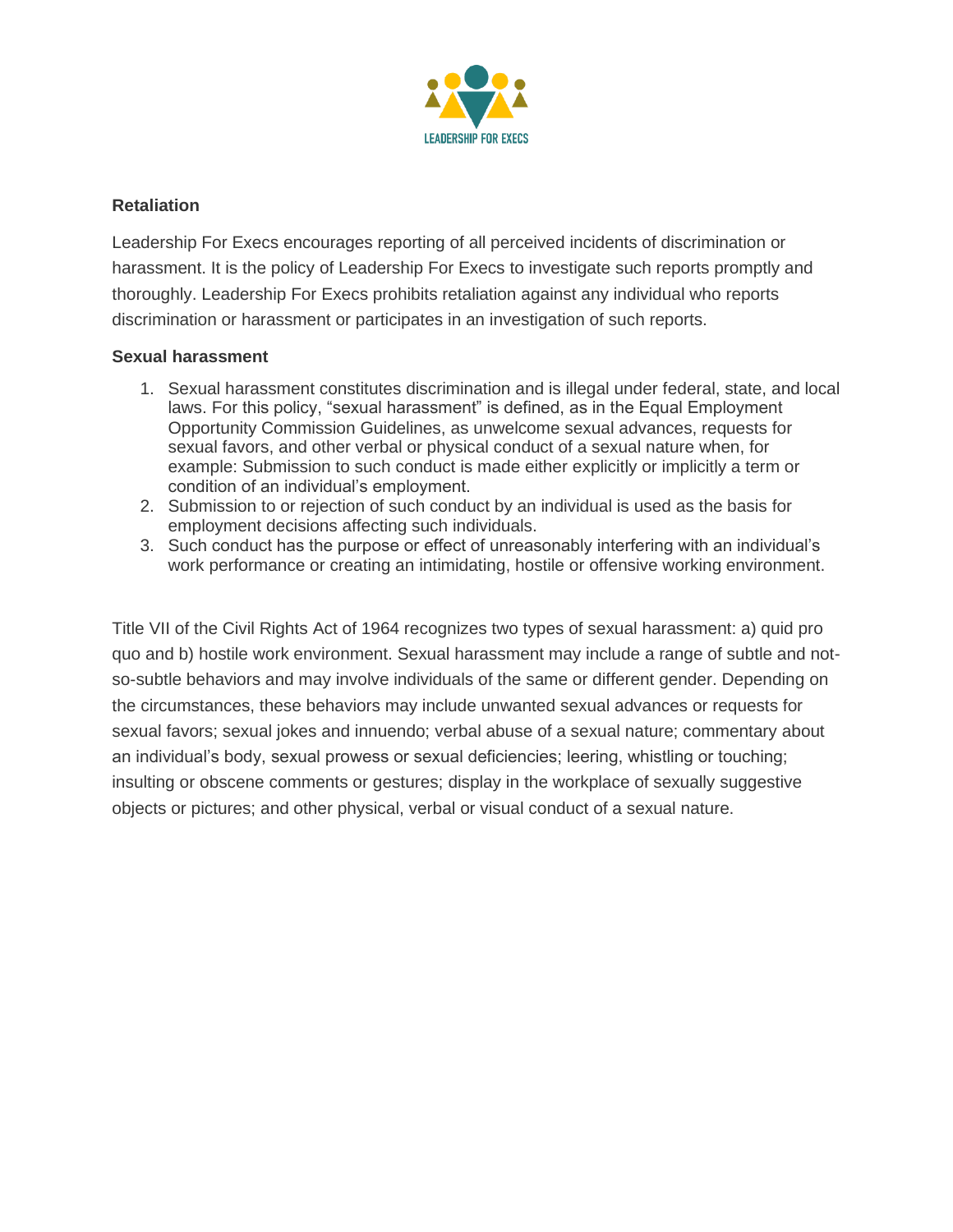

#### **Harassment**

- 1. Harassment based on any other protected status is also strictly prohibited. Under this policy, harassment is verbal, written, or physical conduct that denigrates or shows hostility or aversion toward an individual because of their race, color, religion, sex, sexual orientation, gender identity or expression, national origin, age, disability, marital status, citizenship, genetic information, or any other status protected by law, or that of their relatives, friends or associates, and that: Has the purpose or effect of creating an intimidating, hostile, or offensive work environment.
- 2. Has the purpose or effect of unreasonably interfering with an individual's work performance.
- 3. Otherwise adversely affects an individual's employment opportunities.

Harassing conduct includes epithets, slurs, or negative stereotyping; threatening, intimidating or hostile acts; denigrating jokes; and written or graphic material that denigrates or shows hostility or aversion toward an individual or group that is placed on walls or elsewhere on the employer's premises or circulated in the workplace, on company time or using company equipment by email, phone (including voice messages), text messages, social networking sites or other means.

### **Individuals and Conduct Covered**

These policies apply to all applicants and employees, whether related to conduct engaged in by fellow employees or by someone not directly connected to Leadership For Execs (e.g., an outside vendor, consultant, contractor, or customer).

Conduct prohibited by these policies is unacceptable in the workplace and in any work-related setting outside the workplace, such as during business trips, virtual meetings, business meetings, and business-related social events.

## **Reporting an Incident of Harassment, Discrimination or Retaliation**

Leadership For Execs encourages reporting all perceived incidents of discrimination, harassment, or retaliation, regardless of the offender's identity or position. Individuals who believe that they have been the victim of such conduct should discuss their concerns with the Chief of Staff or any member of human resources. See the complaint procedure described below.

In addition, Leadership For Execs encourages individuals who believe they are being subjected to such conduct to promptly advise the offender that their behavior is unwelcome and request that it be discontinued. Often this action alone will resolve the problem. Leadership For Execs recognizes, however, that an individual may prefer to pursue the matter through complaint procedures.